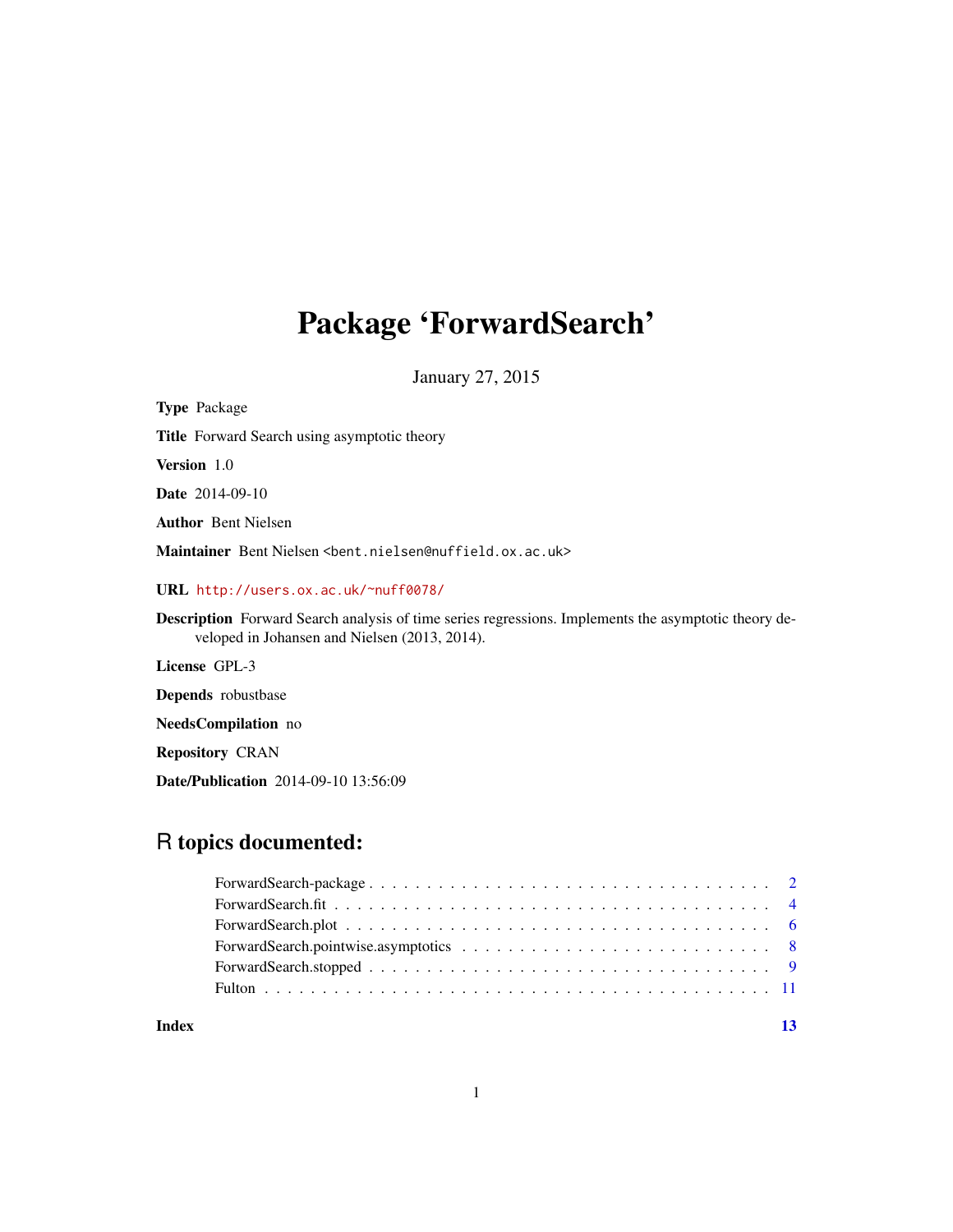<span id="page-1-0"></span>ForwardSearch-package *Functions for Forward Search for regression models.*

#### Description

The Forward Search algorithm is an iterative algorithm for for multiple (time series) regression suggested by Hadi and Simonoff (1993) and developed further by Atkinson and Riani (2000). The algorithm starts with a robust estimate of the regression parameters and a sub-sample of size  $m_0$ and iterates with a sequence of least squares steps. The asymptotic theory developed by Johansen and Nielsen (2013, 2014) is implemented.

# Details

| Package: | ForwardSearch |
|----------|---------------|
| Type:    | Package       |
| Version: | 1.0           |
| Date:    | 2014-09-09    |
| License: | $GPI - 3$     |

The Forward Search algorithm is an iterative algorithm for for multiple (time series) regression suggested by Hadi and Simonoff (1993) and developed further by Atkinson and Riani (2000). The algorithm starts with a robust estimate of the regression parameters and a sub-sample of size  $m_0$ . A common choice for the initial estimator is the Least Trimmed Squares estimator of Rousseeuw (1984).

The algorithm is initiated by computing the absolute residuals for all  $n$  observations. The initial sub-sample consists of the observations with the smallest  $m<sub>0</sub>$  absolute residuals. We then run a regression on those  $m_0$  observations and compute absolute residuals of all n observations. The observations with  $m_0 + 1$  smallest residuals are then selected. The  $m_0 + 1$  smallest residual is the forward residual. A new regression is performed on these  $m_0+1$  observations. This is then iterated. Eventually the least squares estimator based on all  $n$  observations is computed.

The algorithm results in a sequence of forward residuals indexed by the sub-sample size  $m$  running from  $m_0$  to  $n - 1$ . The idea is to monitor the plot of these and stop when the forward residuals become "large". Johansen and Nielsen (2013, 2014) have developed, respectively, pointwise and simultaneous confidence bands for estimators and forward residuals. These are implemented in the package.

The ForwardSearch package can be used as follows.

- 1. Execute the full Forward Search using [ForwardSearch.fit](#page-3-1).
- 2. Create the forward plot of the forward residuals using [ForwardSearch.plot](#page-5-1). This requires the output from above and a choice of reference distribution. The plot shows the scaled forward residuals from above along with simultaneous confidence bands. The user has to choose a "gauge", which is the expected fraction of falsely detected outliers that are tolerable when in fact there are no outliers. For instance a "gauge" of 0.01 indicates that in a sample of n=110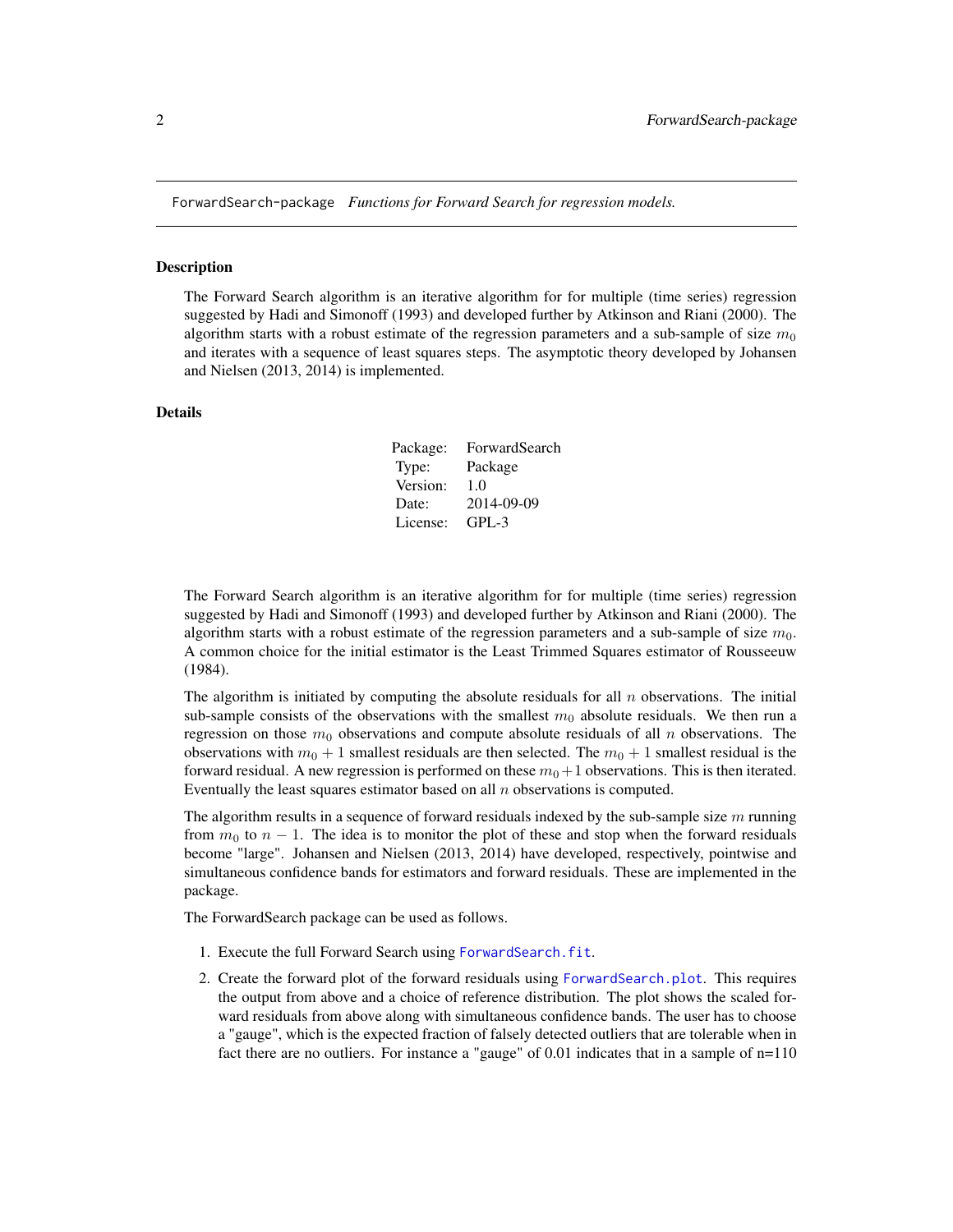<span id="page-2-0"></span>observations 1.1 outlier is found on average when there are none. The simultaneous confidence bands are calibrated so that the Forward Search stop when the fitted values exceed the chosen confidence bands the first time. This is a stopping time. The theory for this is given in Johansen and Nielsen.

3. Get the estimates of the stopped Forward Search using [ForwardSearch.stopped](#page-8-1). The user has to input the estimated stopping time. This also gives the rank of the selected and nonselected observations. These are the "good" and the "bad" observations.

#### Author(s)

Bent Nielsen <bent.nielsen@nuffield.ox.ac.uk> 9 Sep 2014

#### References

Atkinson, A.C. and Riani, M. (2000) *Robust Diagnostic Regression Analysis.* New York: Springer.

Hadi, A.S. and Simonoff, J.S. (1993) Procedures for the Identification of Multiple Outliers in Linear Models *Journal of the American Statistical Association* 88, 1264-1272.

Johansen, S. and Nielsen, B. (2013) Asymptotic analysis of the Forward Search. *Download*: [Nuffield DP.](http://www.nuffield.ox.ac.uk/economics/papers/2013/ForwardSearchAsymp10feb2013.pdf)

Johansen, S. and Nielsen, B. (2014) Outlier detection algorithms for least squares time series. *Download*: [Nuffield DP.](http://www.nuffield.ox.ac.uk/economics/papers/2014/OutlierDetectionAlgorithms.pdf)

Rousseeuw, P.J. (1984) Least median of squares regression. *Journal of the American Statistical Association* 79, 871-880.

#### See Also

Forward Search can alternatively be done by the package [forward](http://cran.r-project.org/web/packages/forward/index.html). forward version 1.0.3 includes functions for the analysis suggested in e.g. Atkinson and Riani (2000), but does not include the asymptotic theory of Johansen and Nielsen (2013, 2014). Matlab code for Forward Search is also available from [www.riani.it.](http://www.riani.it)

# Examples

```
#####################
# EXAMPLE 1
# using Fulton Fish data,
# see Johansen and Nielsen (2014).
# Call package
library(ForwardSearch)
# Call data
data(Fulton)
mdata <- as.matrix(Fulton)
n <- nrow(mdata)
# Identify variable to reproduce Johansen and Nielsen (2014)
q <- mdata[2:n ,9]
q_1 <- mdata[1:(n-1) ,9]
```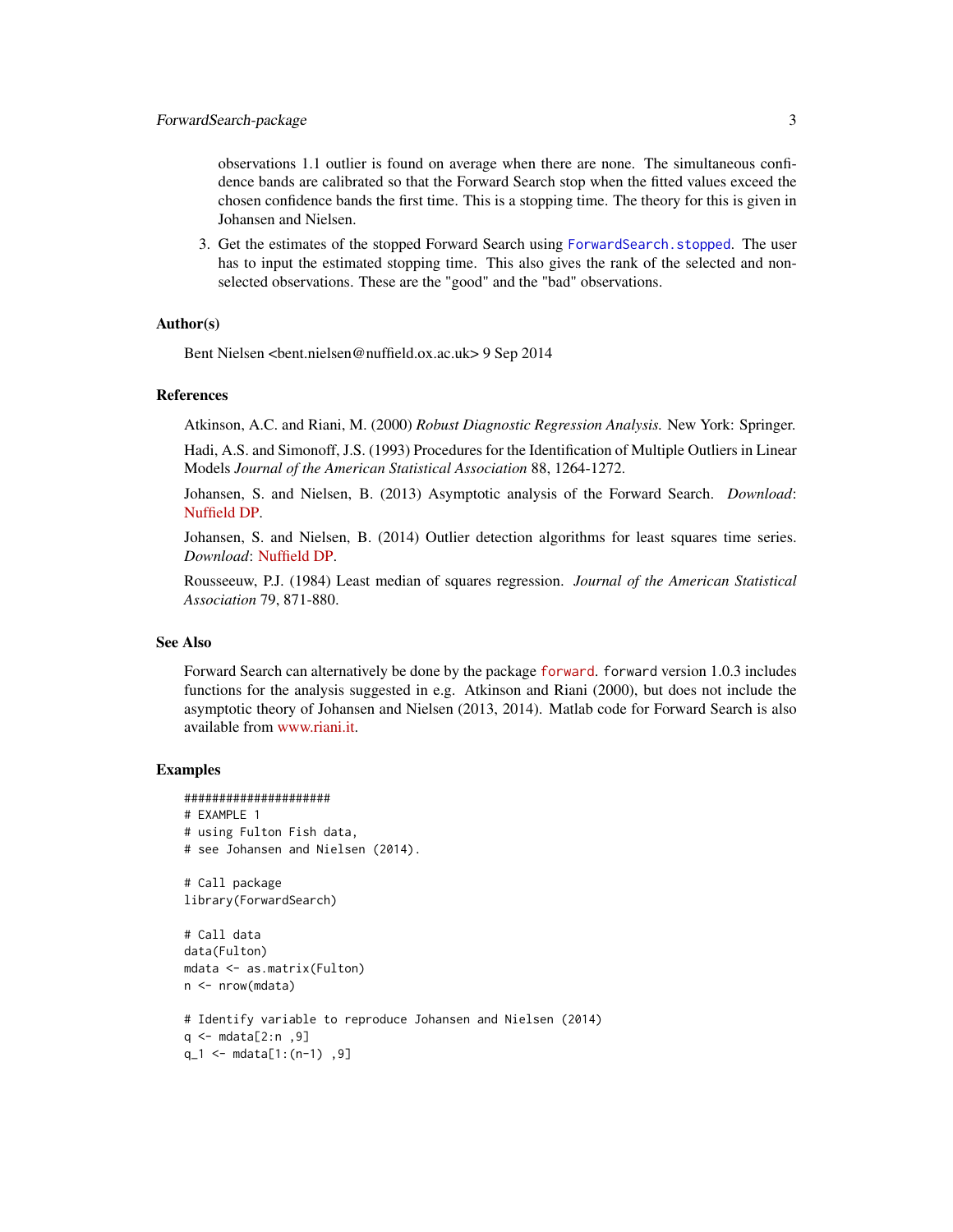```
s < - mdata[2:n, 6]
x.q.s <- cbind(q_1,s)\text{colnames}(x.q.s) \leftarrow c("q_1", "stormy")# Fit Forward Search
FS95 <- ForwardSearch.fit(x.q.s,q,psi.0=0.95)
FS80 <- ForwardSearch.fit(x.q.s,q,psi.0=0.80)
# Forward plot of forward residuals scaled by variance estimate
# Note the variance estimate is not bias corrected
# This is taken into account in asymptotic theory
ForwardSearch.plot(FS95)
ForwardSearch.plot(FS80)
# Based on the plot of e.g. FS95 it is decided to stop at m=107
ForwardSearch.stopped(FS95,107)
# Alternatively use the file inst/extdata/Fulton.txt
# Data <- read.table(data/Fulton.txt,header=TRUE)
```
<span id="page-3-1"></span>ForwardSearch.fit *Execute the Forward Search Algorithm.*

# Description

Execute the Forward Search Algorithm. Based on Johansen & Nielsen (2013).

#### Usage

ForwardSearch.fit(x.1, y, psi.0 = 0.5, m.0 = NULL, beta.0 = NULL)

# Arguments

| x.1          | Matrix of dimension n x (dim.x -1). Design matrix for regressors apart from<br>constant.                                                                                                                |
|--------------|---------------------------------------------------------------------------------------------------------------------------------------------------------------------------------------------------------|
| $\mathbf{y}$ | Vector of dimension n. Dependent variable.                                                                                                                                                              |
| psi.0        | proportion of observations in initial set of set of selected observations. Default<br>is 0.5. Initial set has round $(n \times psi \cdot \theta)$ observations.                                         |
| m.0          | Number of observations in initial set of selected observations. Default is NULL.<br>If value is given this overrides psi.0.                                                                             |
| beta.0       | Vector of dimension dim.x. Initial estimator for regression coefficient. Default is<br>NULL, which results in Least Trimmed Squares estimator through beta. $0 \leq 1$ tsReg(y $\approx$ . 1, alpha=ps: |

<span id="page-3-0"></span>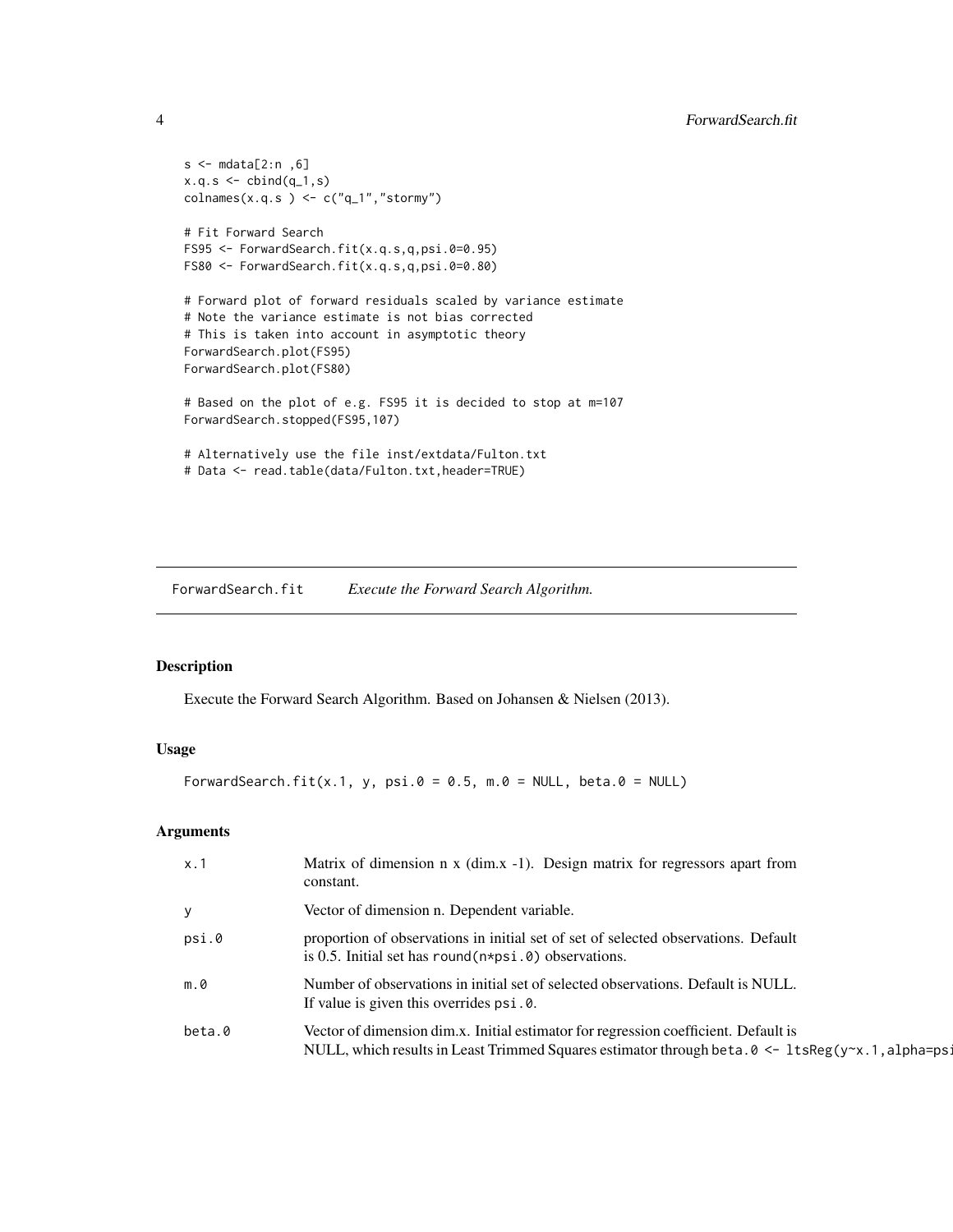#### Details

Dimensions: n is the number of observations. dim.x is the number of regressors (including intercept).

Default is initial estimator is the Least Trimmed Squares estimator of Rousseeuw (1984) implemented as ltsReg in package robustbase.

The breakdown point of the initial Least Trimmed Squares estimator and the size of the initial subsample are both given by psi.0. Alternatively, a Least Trimmed Squares estimator with a particular breakdown point can be entered through the argument beta.0.

## Value

|                       | forward.beta Matrix of dimension n x p. Forward Search estimates of beta.                                                                             |  |
|-----------------------|-------------------------------------------------------------------------------------------------------------------------------------------------------|--|
| forward.sigma2.biased |                                                                                                                                                       |  |
|                       | Matrix of dimension n x 1. Forward Search estimates of sigma. Values are *not*                                                                        |  |
|                       | bias corrected.                                                                                                                                       |  |
| forward.residual      |                                                                                                                                                       |  |
|                       | Matrix of dimension n x 1. Forward Search estimates of forward residuals.                                                                             |  |
|                       | Values are *not* bias corrected.                                                                                                                      |  |
| m.0                   | Number of observations in initial set of selected observations.                                                                                       |  |
| У                     | Vector of dimension n. Dependent variable from argument.                                                                                              |  |
| X                     | Matrix of dimension n x dim.x. Design matrix for regressors. Dependent vari-<br>able from argument augmented with constant. First column is constant. |  |

# Author(s)

Bent Nielsen <bent.nielsen@nuffield.ox.ac.uk> 9 Sep 2014

# References

Johansen, S. and Nielsen, B. (2013) Asymptotic analysis of the Forward Search. *Download*: [Nuffield DP.](http://www.nuffield.ox.ac.uk/economics/papers/2013/ForwardSearchAsymp10feb2013.pdf)

Johansen, S. and Nielsen, B. (2014) Outlier detection algorithms for least squares time series. *Download*: [Nuffield DP.](http://www.nuffield.ox.ac.uk/economics/papers/2014/OutlierDetectionAlgorithms.pdf)

Rousseeuw, P.J. (1984) Least median of squares regression. *Journal of the American Statistical Association* 79, 871-880.

#### Examples

```
#####################
# EXAMPLE 1
# using Fulton Fish data,
# see Johansen and Nielsen (2014).
# Call package
library(ForwardSearch)
```
# Call data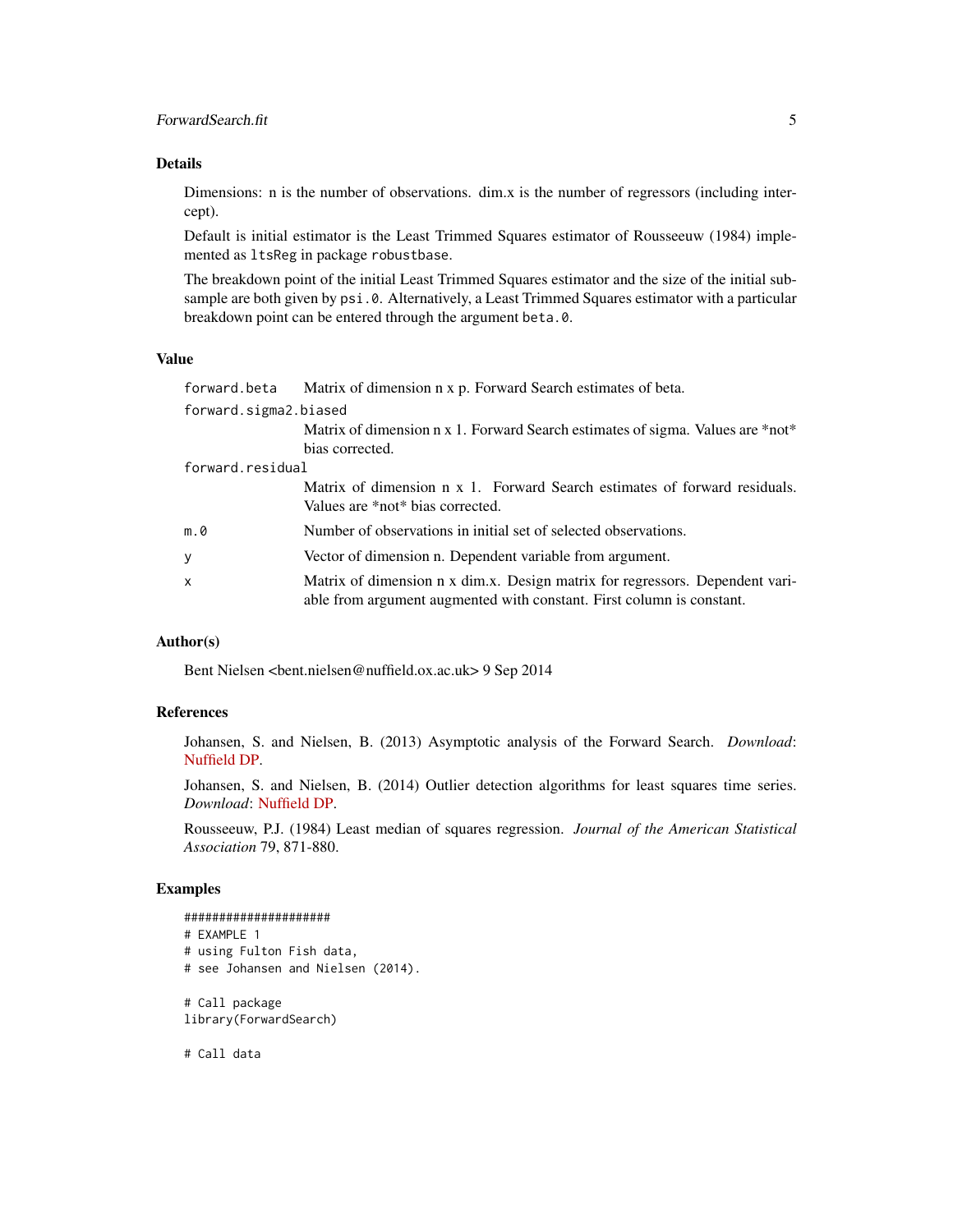```
data(Fulton)
mdata <- as.matrix(Fulton)
n <- nrow(mdata)
# Identify variable to reproduce Johansen and Nielsen (2014)
q <- mdata[2:n ,9]
q_1 <- mdata[1:(n-1) ,9]
s <- mdata[2:n ,6]
x.q.s < - \text{cbind}(q_1,s)colnames(x.q.s ) <- c("q_1", "storm",")# Fit Forward Search
FS95 <- ForwardSearch.fit(x.q.s,q,psi.0=0.95)
```
<span id="page-5-1"></span>ForwardSearch.plot *Plots forward residuals with simultaneous confidence bands*

# Description

Plots forward residuals with simultaneous confidence bands based on Johansen and Nielsen (2013, 2014).

#### Usage

```
ForwardSearch.plot(FS, ref.dist = "normal",
bias.correct = FALSE, return = FALSE, plot.legend = TRUE,
col = NULL, legend = NULL, lty = NULL, lwd = NULL,
main = NULL, type = NULL, xlab = NULL, ylab = NULL)
```
#### Arguments

| <b>FS</b>    | List. Value of the function Forward Search. fit.                                                                                                                                                   |  |
|--------------|----------------------------------------------------------------------------------------------------------------------------------------------------------------------------------------------------|--|
| ref.dist     | Character. Reference distribution.                                                                                                                                                                 |  |
|              | "normal" standard normal distribution.                                                                                                                                                             |  |
| bias.correct | Logical. If FALSE do not bias correct variance, so plots have appearance similar<br>to Atkinson and Riani (2000). If TRUE do bias correct variance, so plots start at<br>origin. Default is FALSE. |  |
| return       | Logical. Default is FALSE: do not return values.                                                                                                                                                   |  |
| plot.legend  | Logical. Default is TRUE: include legend in plot.                                                                                                                                                  |  |
| col          | plot parameter. Vector of 6 colours.                                                                                                                                                               |  |
| legend       | plot parameter. Vector of 6 characters.                                                                                                                                                            |  |
| $1$ ty       | plot parameter. Vector of 6 line types.                                                                                                                                                            |  |
| lwd          | plot parameter. Vector of 6 line widths.                                                                                                                                                           |  |
| main         | plot parameter. Character.                                                                                                                                                                         |  |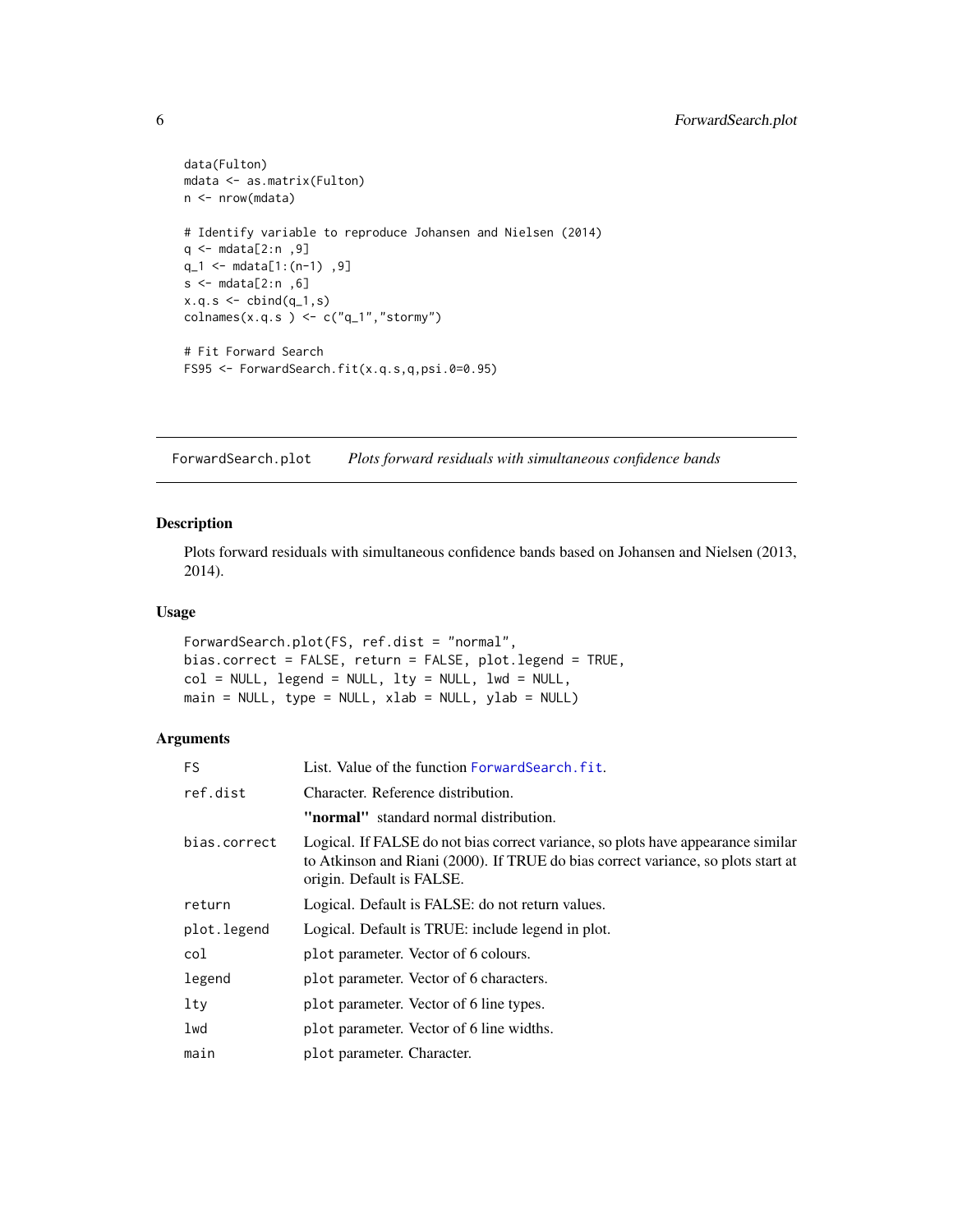# ForwardSearch.plot 7

| type | plot parameter. Charcater for plot type. |
|------|------------------------------------------|
| xlab | plot parameter. Charcater for x label.   |
| vlab | plot parameter. Charcater for y label.   |

# Value

| ref.dist                | Character. From argument.                                                                                                                               |
|-------------------------|---------------------------------------------------------------------------------------------------------------------------------------------------------|
| bias.correct            | Logical. From argument.                                                                                                                                 |
| forward.residual.scaled |                                                                                                                                                         |
|                         | Vector. Forward residuals scaled by estimated variance. The estimated variance<br>is or is not bias corrected depending on the choice of bias. correct. |
| forward.asymp.median    |                                                                                                                                                         |
|                         | Vector. Asymptotic median.                                                                                                                              |
| forward.asymp.sdv       |                                                                                                                                                         |
|                         | Vector. Asymptotic standard deviation. Not divided by squareroot of sample<br>size.                                                                     |
| cut.off                 | Matrix. Cut-offs taken from Table 3 of Johansen and Nielsen (2014).                                                                                     |
|                         |                                                                                                                                                         |

#### Author(s)

Bent Nielsen <bent.nielsen@nuffield.ox.ac.uk> 9 Sep 2014

#### References

Johansen, S. and Nielsen, B. (2013) Asymptotic analysis of the Forward Search. *Download*: [Nuffield DP.](http://www.nuffield.ox.ac.uk/economics/papers/2013/ForwardSearchAsymp10feb2013.pdf)

Johansen, S. and Nielsen, B. (2014) Outlier detection algorithms for least squares time series. *Download*: [Nuffield DP.](http://www.nuffield.ox.ac.uk/economics/papers/2014/OutlierDetectionAlgorithms.pdf)

# Examples

```
#####################
# EXAMPLE 1
# using Fulton Fish data,
# see Johansen and Nielsen (2014).
# Call package
library(ForwardSearch)
# Call data
data(Fulton)
mdata <- as.matrix(Fulton)
n <- nrow(mdata)
# Identify variable to reproduce Johansen and Nielsen (2014)
q <- mdata[2:n ,9]
q_1 \leftarrow \text{mdata}[1:(n-1), 9]s <- mdata[2:n ,6]
x.q.s < - \text{cbind}(q_1,s)
```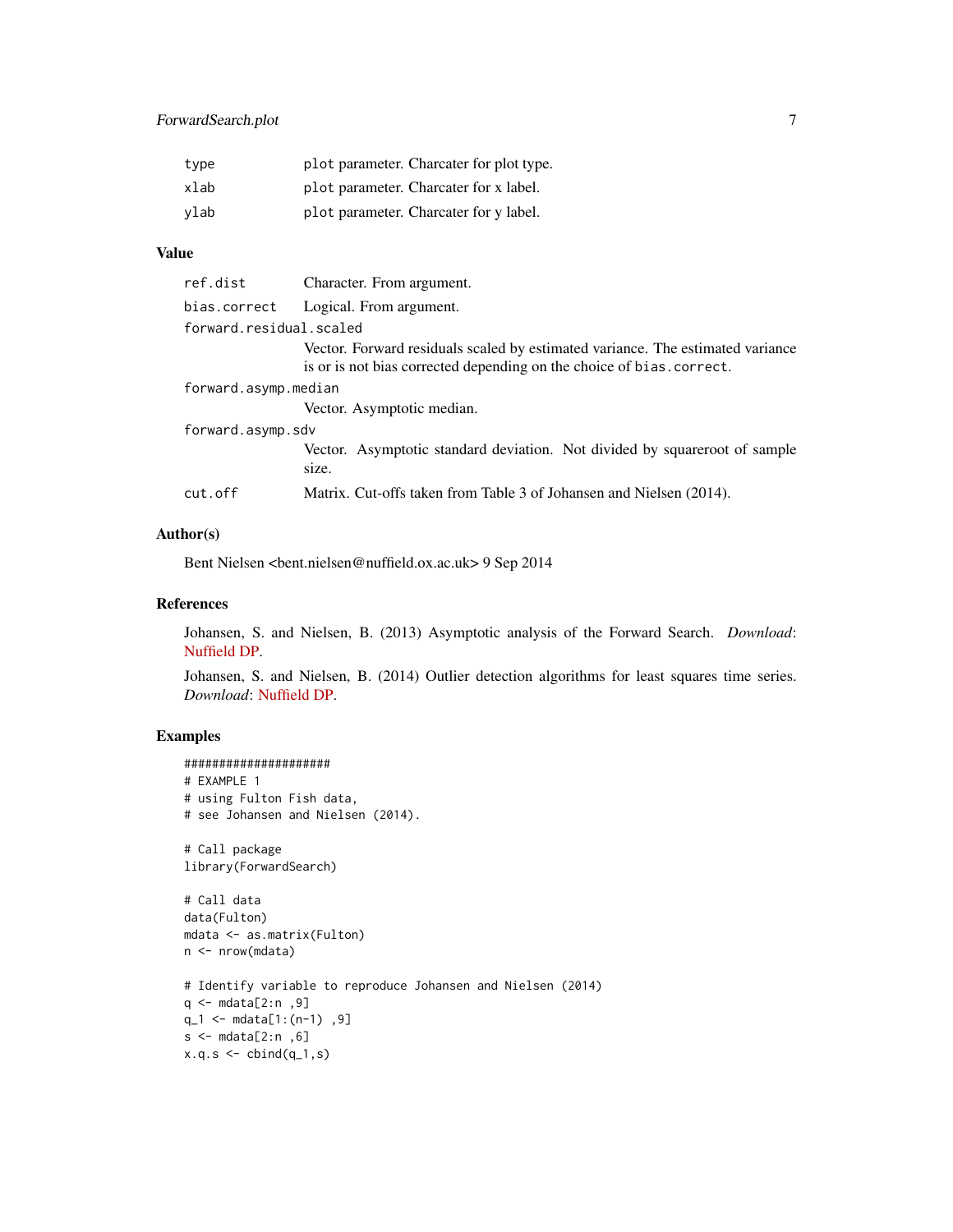```
colnames(x.q.s ) <- c("q_1", "storm",")# Fit Forward Search
FS95 <- ForwardSearch.fit(x.q.s,q,psi.0=0.95)
```

```
ForwardSearch.plot(FS95)
```
ForwardSearch.pointwise.asymptotics *Functions for asymptotic theory of Forward Search*

# Description

Computes functions appearing in asymptotic theory of Forward Search based on Johansen and Nielsen (2013).

## Usage

```
ForwardSearch.pointwise.asymptotics(psi, ref.dist = "normal")
```
#### Arguments

| psi      | Number or vector. Takes value(s) in interval $0.1$ . |
|----------|------------------------------------------------------|
| ref.dist | Character. Reference distribution                    |
|          | <b>"normal"</b> Standard normal distribution         |

# Details

The asymptotic theory is developed in Johansen and Nielsen (2013), see Section 2.2.

c and  $\psi$  are linked through  $P(|\epsilon| < c) = \psi$ , where  $\epsilon$  is a random variable with the chosen reference distribution.

 $\zeta$  is a consistency factor. Its square is defined as the truncated second moment  $\tau = \int_{-c}^{c} x^2 f(x) dx$ divided by  $\psi$ .

 $\varpi$  is the asymptotic standard deviation resulting from Theorem 3.3.

#### Value

| varpi         | Number or vector. sdv for forward residuals normalized by variance estimator<br>and multiplied by twice the reference densisty. |
|---------------|---------------------------------------------------------------------------------------------------------------------------------|
| zeta          | Number or vector. Consistency correction factor.                                                                                |
| sdv.unbiased  | Number or vector. varpi/2/f.                                                                                                    |
| sdv.biased    | Number or vector. varpi/2/f/zeta.                                                                                               |
| C             | Number or vector. c (median in unbiased case).                                                                                  |
| median.biased | Number or vector, median (in biased case).                                                                                      |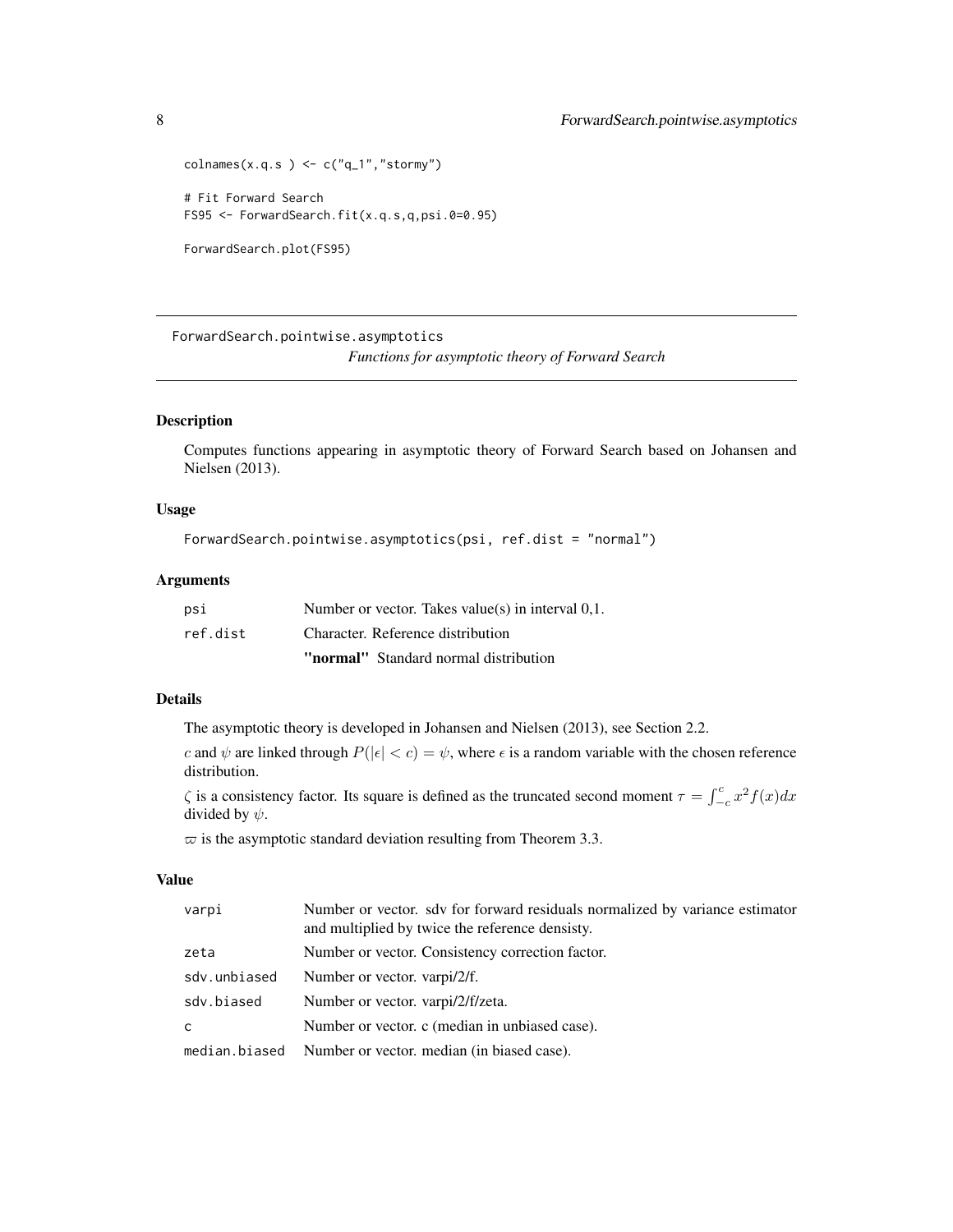#### <span id="page-8-0"></span>Author(s)

Bent Nielsen <bent.nielsen@nuffield.ox.ac.uk> 9 Sep 2014

# References

Johansen, S. and Nielsen, B. (2013) Asymptotic analysis of the Forward Search. *Download*: [Nuffield DP.](http://www.nuffield.ox.ac.uk/economics/papers/2013/ForwardSearchAsymp10feb2013.pdf)

# Examples

```
#####################
# EXAMPLE 1
# Suppose n=100. Get asymptotic values for grid psi = (1, ... ,n)/n
n <- 100
psi <- seq(1,n-1)/n
FS <- ForwardSearch.pointwise.asymptotics(psi)
# Plot for biased normalisation
# - matching choice of Atkinson and Riani (2000)
main <- "Pointwise confidence bands for n=100\n Biased normalisation"
ylab <-"forward residual asymptotics"
plot(psi,FS$median.biased,ylim=c(0,3),ylab=ylab,main=main,type="l")
lines(psi,FS$median.biased-2*FS$sdv.biased/sqrt(n))
lines(psi,FS$median.biased+2*FS$sdv.biased/sqrt(n))
# Plot for unbiased normalisation
main <- "Pointwise confidence bands for n=100\n Unbiased normalisation"
ylab <-"forward residual asymptotics"
 plot(psi,FS$c,ylim=c(0,3),ylab=ylab,main=main,type="l")
lines(psi,FS$c-2*FS$sdv.unbiased/sqrt(n))
lines(psi,FS$c+2*FS$sdv.unbiased/sqrt(n))
```
<span id="page-8-1"></span>ForwardSearch.stopped *Forward estimators after m steps*

# **Description**

A Forward Search gives a sequence of regression estimators. This function gives the regression estimators when stopped at m.

#### Usage

ForwardSearch.stopped(FS, m)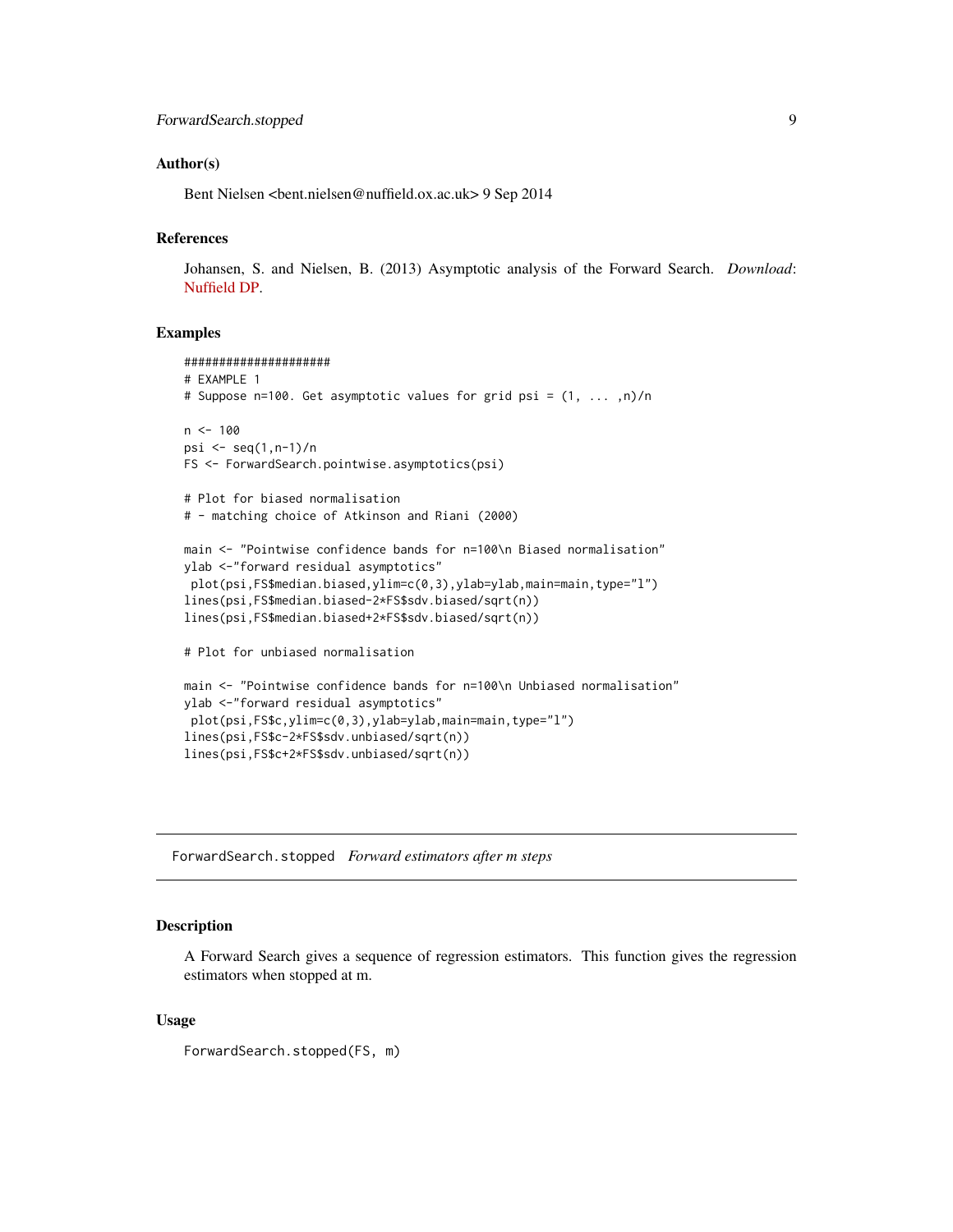# <span id="page-9-0"></span>Arguments

| FS | List. Value of the function Forward Search, fit. |
|----|--------------------------------------------------|
| m  | Integer. Stopping time.                          |

# Value

|                       | ranks, selected Vector. Ranks of m observations in the selected set.                                                                          |
|-----------------------|-----------------------------------------------------------------------------------------------------------------------------------------------|
|                       | ranks.outliers Vector. Ranks of n-m observations that are not selected. These are the "outliers".<br>It is the complement to ranks. selected. |
| beta.m                | Vector. Least squares estimator based on ranks. selected.                                                                                     |
| sigma2.biased Scalar. |                                                                                                                                               |
|                       | Scalar. Least squares residual variance based on ranks selected. Value is<br>*not* bias corrected.                                            |

# Author(s)

Bent Nielsen <bent.nielsen@nuffield.ox.ac.uk> 9 Sep 2014

#### References

Johansen, S. and Nielsen, B. (2013) Asymptotic analysis of the Forward Search. *Download*: [Nuffield DP.](http://www.nuffield.ox.ac.uk/economics/papers/2013/ForwardSearchAsymp10feb2013.pdf)

Johansen, S. and Nielsen, B. (2014) Outlier detection algorithms for least squares time series. *Download*: [Nuffield DP.](http://www.nuffield.ox.ac.uk/economics/papers/2014/OutlierDetectionAlgorithms.pdf)

# Examples

```
#####################
# EXAMPLE 1
# using Fulton Fish data,
# see Johansen and Nielsen (2014).
# Call package
library(ForwardSearch)
# Call data
data(Fulton)
mdata <- as.matrix(Fulton)
n <- nrow(mdata)
# Identify variable to reproduce Johansen and Nielsen (2014)
q <- mdata[2:n ,9]
q_1 <- mdata[1:(n-1) ,9]
s < - mdata[2:n, 6]
x.q.s <- cbind(q_1,s)colnames(x.q.s ) <- c("q_1", "storm",")# Fit Forward Search
```

```
FS95 <- ForwardSearch.fit(x.q.s,q,psi.0=0.95)
```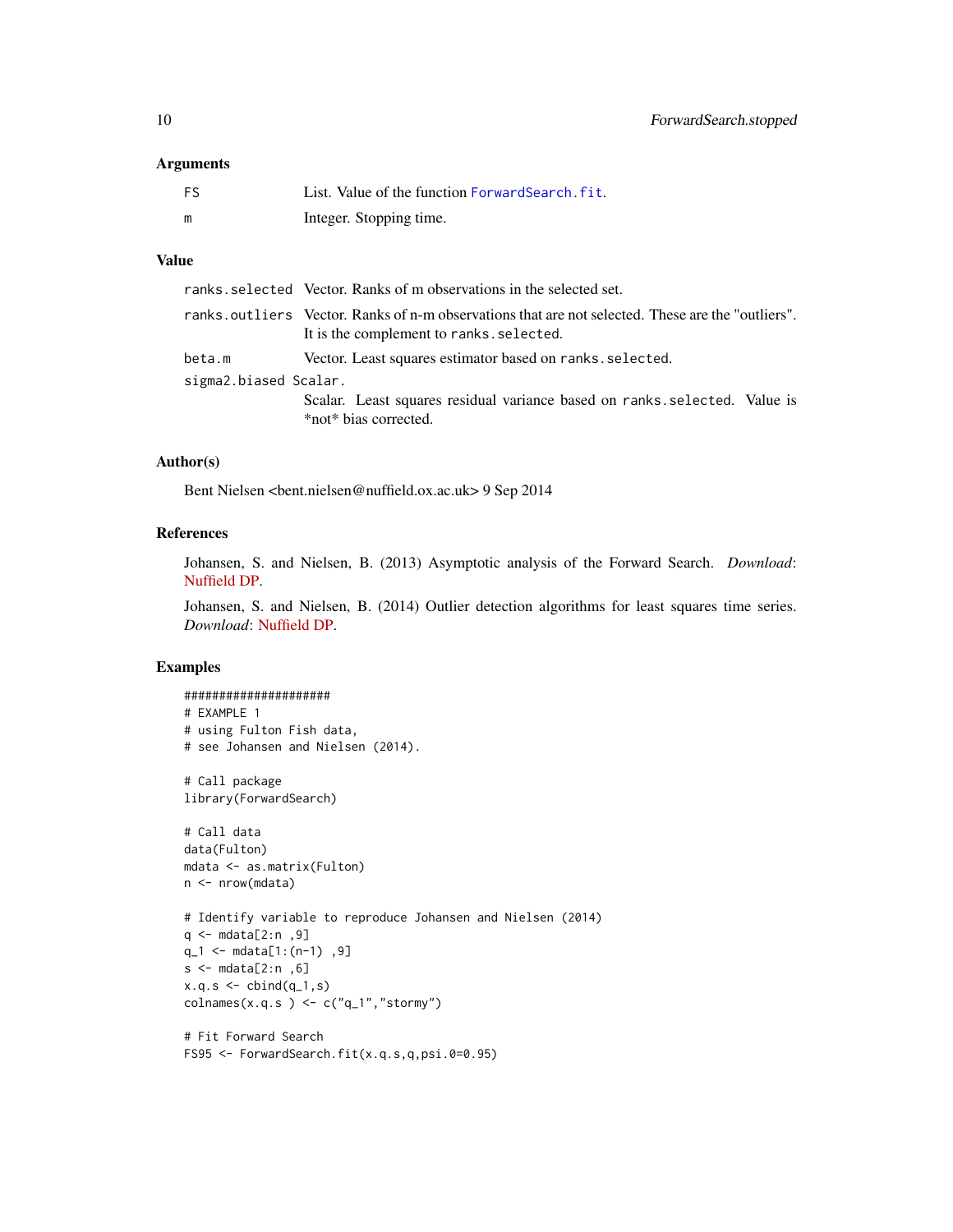#### <span id="page-10-0"></span>Fulton 2008 and 2009 and 2009 and 2009 and 2009 and 2009 and 2009 and 2009 and 2009 and 2009 and 2009 and 2009

ForwardSearch.stopped(FS95,107)

Fulton *Fulton fish data*

#### **Description**

Data from Fulton fish market collected by Graddy (1995, 2006). See also Hendry and Nielsen (2007) and Johansen and Nielsen (2014)

#### Usage

data(Fulton)

# Format

Matrix with 111 rows of daily data and 13 variables.

#### Details

Documentation on the Fulton Fish market and original data can be found in Graddy (1995, 2006). Documentation for aggregated data used here can be found in Angrist, Graddy and Imbens (2000). Data used as example in Hendry and Nielsen (2007). Downloaded from [Econometric Modeling.](http://users.ox.ac.uk/~nuff0078/EconometricModeling/)

The data set comprises aggregated daily prices and quantities of whiting sold in the period 2 December 1991 to 8 May 1992. In particular it has the variables

Monday 1 if Monday, 0 otherwise.

Tuesday 1 if Tuesday, 0 otherwise.

Wednesday 1 if Wednesday, 0 otherwise.

Thursday 1 if Thursday, 0 otherwise

#### Date

- Stormy 1 if Wave hight greater than 4.5 feet Wind speed greater than 18 knots Based on moving averages of the last three days' wind speed and wave height before the trading day, as measured off the coast of Long Island and reported in the New York Times boating forecast.
- Mixed 1 if Wave hight greater than 3.8 feet Wind speed greater than 13 knots excluding stormy days. Based on moving averages of the last three days' wind speed and wave height before the trading day, as measured off the coast of Long Island and reported in the New York Times boating forecast.

LogPrice Prices are average prices in US dollars per pound.

LogQuantity Quantities are pounds of whiting per day.

**Rainy** 1 if rainy wheather on shore.

Cold 1 if cold wheather on shore.

# Windspeed

Windspeed2 Square of windspeed.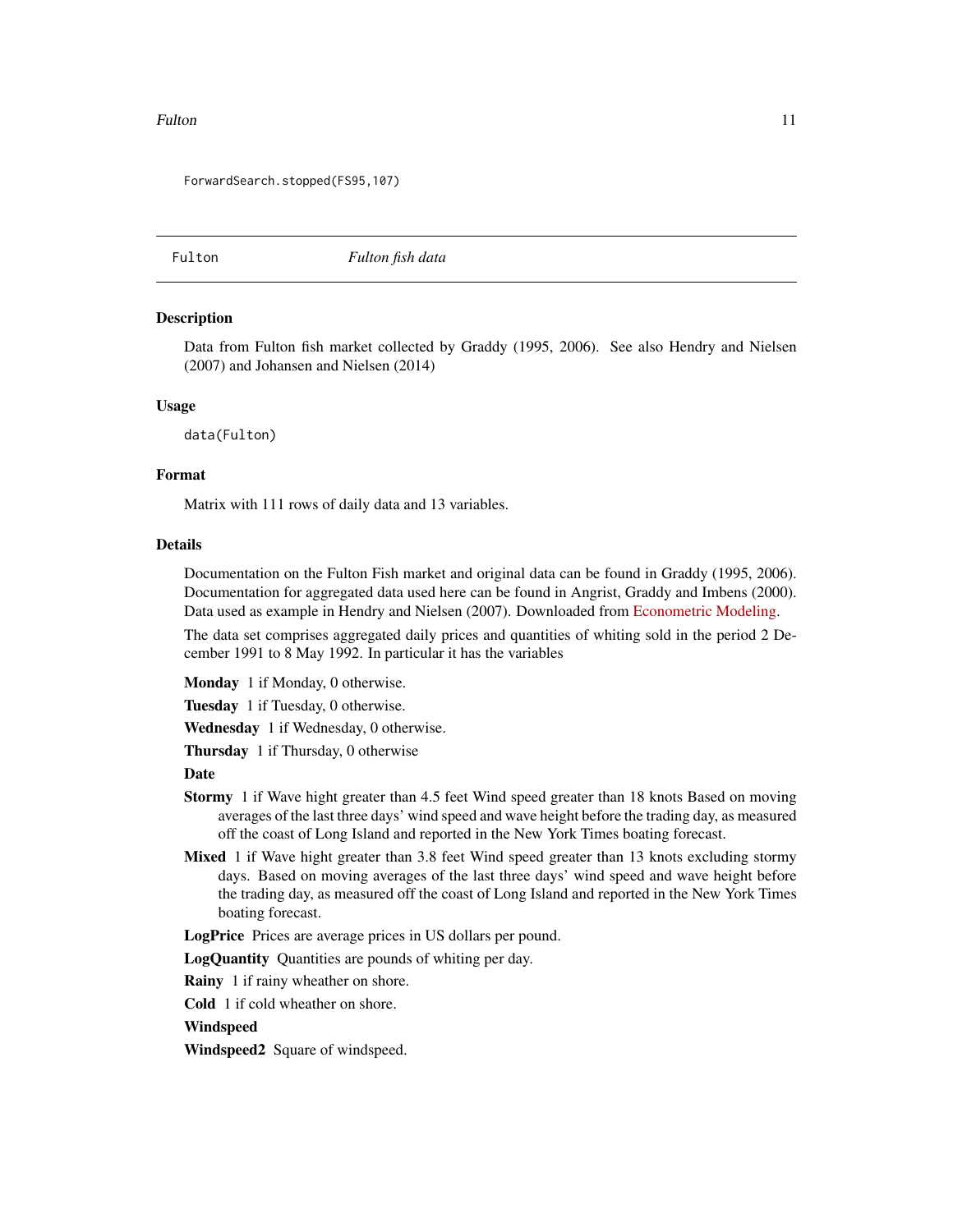# Source

Angrist, J.D., Graddy, K. and Imbens, G.W. (2000) The interpretation of instrumental variables estimators in simultaneous equations models with an application to the demand for fish. *Review of Economic Studies* 67, 499-527.

Graddy, K. (1995) Testing for imperfect competition at the Fulton Fish Market. *RAND Journal of Economics* 26, 75-92.

Graddy, K. (2006) The Fulton Fish Market. *Journal of Economic Perspectives* 20, 207-220.

Hendry, D.F. and Nielsen, B. (2007) *Econometric Modeling*. Princeton University Press.

Johansen, S. and Nielsen, B. (2014) Outlier detection algorithms for least squares time series. *Download*: [Nuffield DP.](http://www.nuffield.ox.ac.uk/economics/papers/2014/OutlierDetectionAlgorithms.pdf)

#### Examples

data(Fulton)